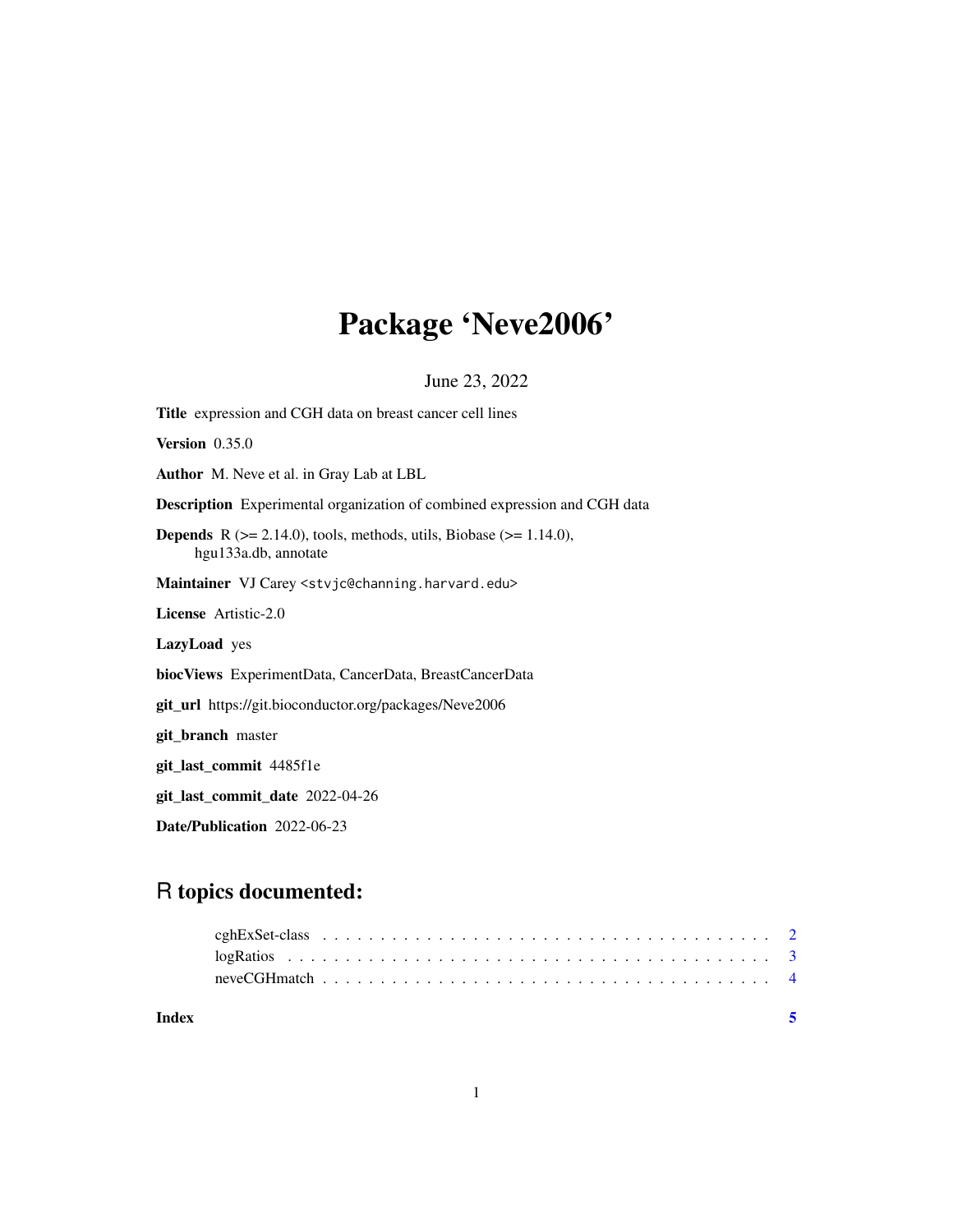<span id="page-1-1"></span><span id="page-1-0"></span>

# Description

combination of an ExpressionSet and CGH assay results

# Usage

make\_cghExSet(exprs, logRatios, cloneMeta, pd, mi, anno) # pd is AnnotatedDataFrame, mi is MIAME

# Arguments

| exprs     | matrix of expression assay results                                       |
|-----------|--------------------------------------------------------------------------|
| logRatios | matrix of aCGH assay results                                             |
| cloneMeta | AnnotatedDataFrame for aCGH clone descriptions                           |
| pd        | AnnotatedDataFrame for sample level data                                 |
| mi        | MIAME instance for experiment documentation                              |
| anno      | character string with annotation platform descriptor for expression data |

#### Objects from the Class

Objects can be created by calls of the form new("cghExSet", phenoData, experimentData, annotation, exprs, logRatios, cloneMeta).

# **Slots**

cghAssays: Object of class "AssayData" rectangular representation of logRatio data from CGH

- cloneMeta: Object of class "AnnotatedDataFrame" information on chromosome and offset of clones
- assayData: Object of class "AssayData" expression assay results
- phenoData: Object of class "AnnotatedDataFrame" sample level data
- featureData: Object of class "AnnotatedDataFrame" reporter level metadata for expression assay results
- experimentData: Object of class "MIAME" container for experiment documentation
- annotation: Object of class "character" identifiers for expression and CGH platforms, as a named vector with elements named 'exprs' and 'logRatios'

.\_\_classVersion\_\_: Object of class "Versions"

#### Extends

Class [eSet-class](#page-0-0), directly. Class [VersionedBiobase-class](#page-0-0), by class "eSet", distance 2. Class [Versioned-class](#page-0-0), by class "eSet", distance 3.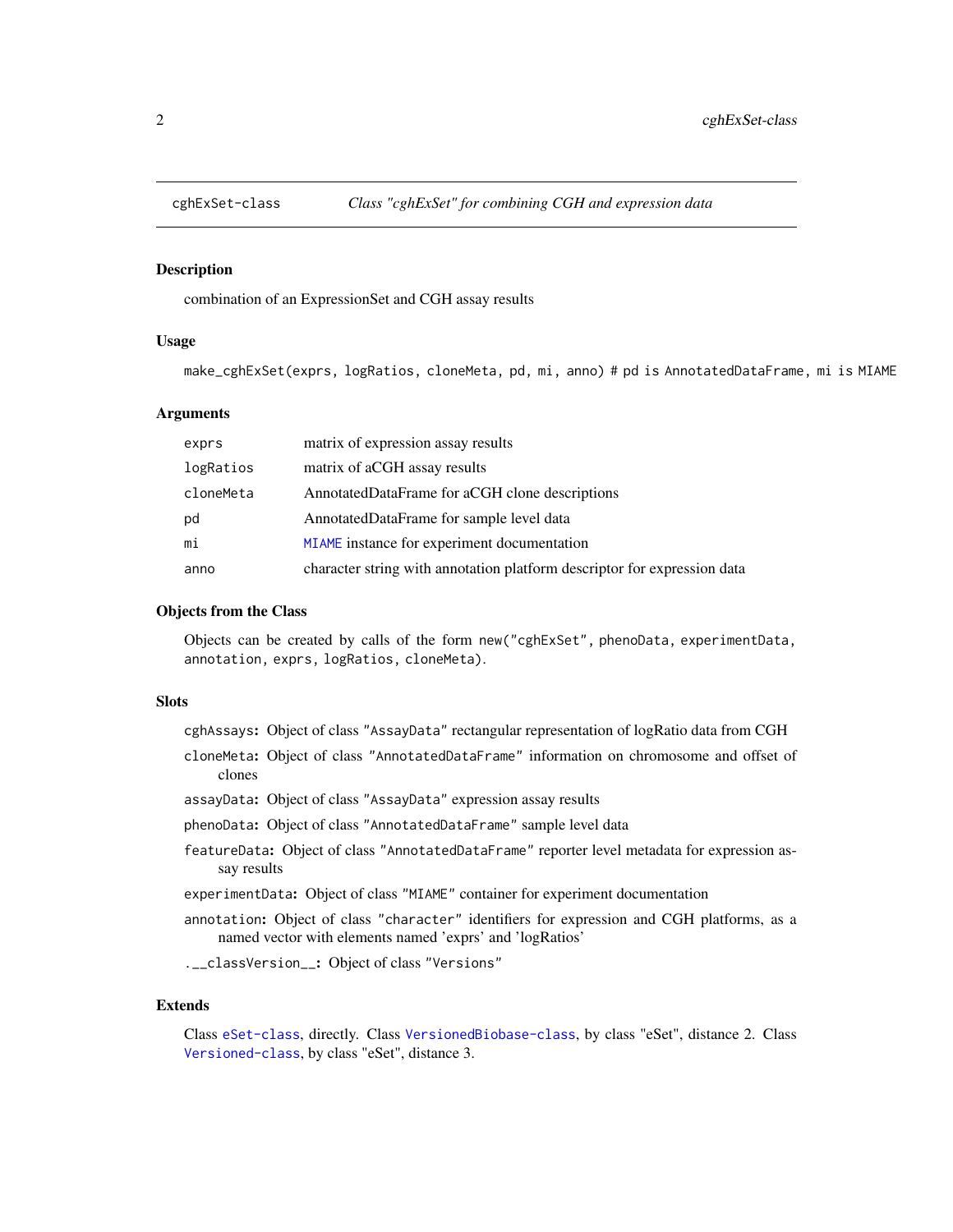#### <span id="page-2-0"></span> $logR\,times$  3

# Methods

- cloneMeta signature(cghSet = "cghExSet"): extract annotated data frame on clone locations for CGH component
- cloneNames signature(cghSet = "cghExSet"): extract character vector of clone IDs for CGH component
- exprs signature(object = "cghExSet"): extract expression assay results
- initialize signature(.Object = "cghExSet"): infrastructure
- logRatios signature(cghSet = "cghExSet"): extract CGH assay results
- show signature(object = "cghExSet"): display object in concise form
- "[" signature(object = "cghExSet"): when first index is set, subset expression features; when second, subset samples

# Author(s)

V Carey <stvjc@channing.harvard.edu>

# References

R. M. Neve Cancer Cell Dec 2006

#### Examples

```
showClass("cghExSet")
data(neveExCGH)
logRatios(neveExCGH)[1:4,]
exprs(neveExCGH)[1:4,]
```
logRatios *extractor for cghSet assay data*

#### <span id="page-2-1"></span>Description

extractor for cghSet assay data

#### Usage

```
logRatios(cghSet)
```
### **Arguments**

[cghSet](#page-2-1) instance of cghSet class

# Details

gets the AssayData element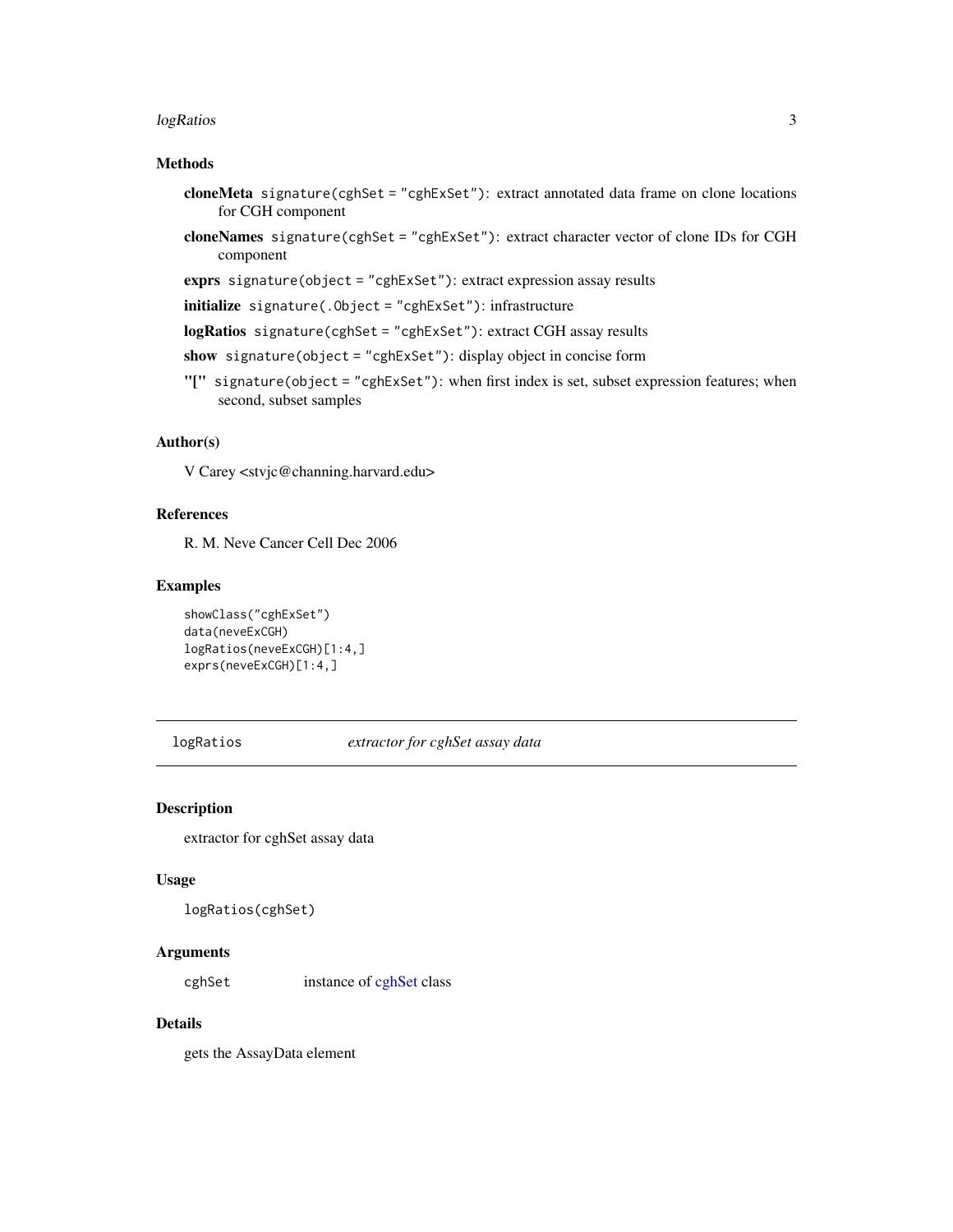#### Value

matrix

# Author(s)

Vince Carey <stvjc@channing.harvard.edu>

# Examples

```
data(neveCGHmatch)
logRatios(neveCGHmatch)[1:4,1:4]
```
neveCGHmatch *Neve Cancer Cell 2006 expression plus CGH data*

# Description

ExpressionSet and cghSet

# Usage

```
data(neveCGHmatch)
data(neveRMAmatch)
data(neveExCGH)
```
# Format

The individual datasets (aCGH and expression assays) take the form of a cghSet for neveCGHmatch and an ExpressionSet for neveRMAmatch. There are only 50 samples because only 50 could be aligned on the given sample name tokens in the caArrayDB data as of June 9 2007. Those sample name tokens are very mangled in the CEL files.

The combined data structure neveExCGH has a special container class [cghExSet](#page-1-1).

#### Source

links are provided in the pdf of the Cancer Cell paper; see the PMID of experimentData(neveCGHmatch)

#### References

PMID 17157791

#### Examples

```
data(neveCGHmatch)
neveCGHmatch
logRatios(neveCGHmatch)[1:4,1:4]
data(neveRMAmatch)
neveRMAmatch
```
<span id="page-3-0"></span>